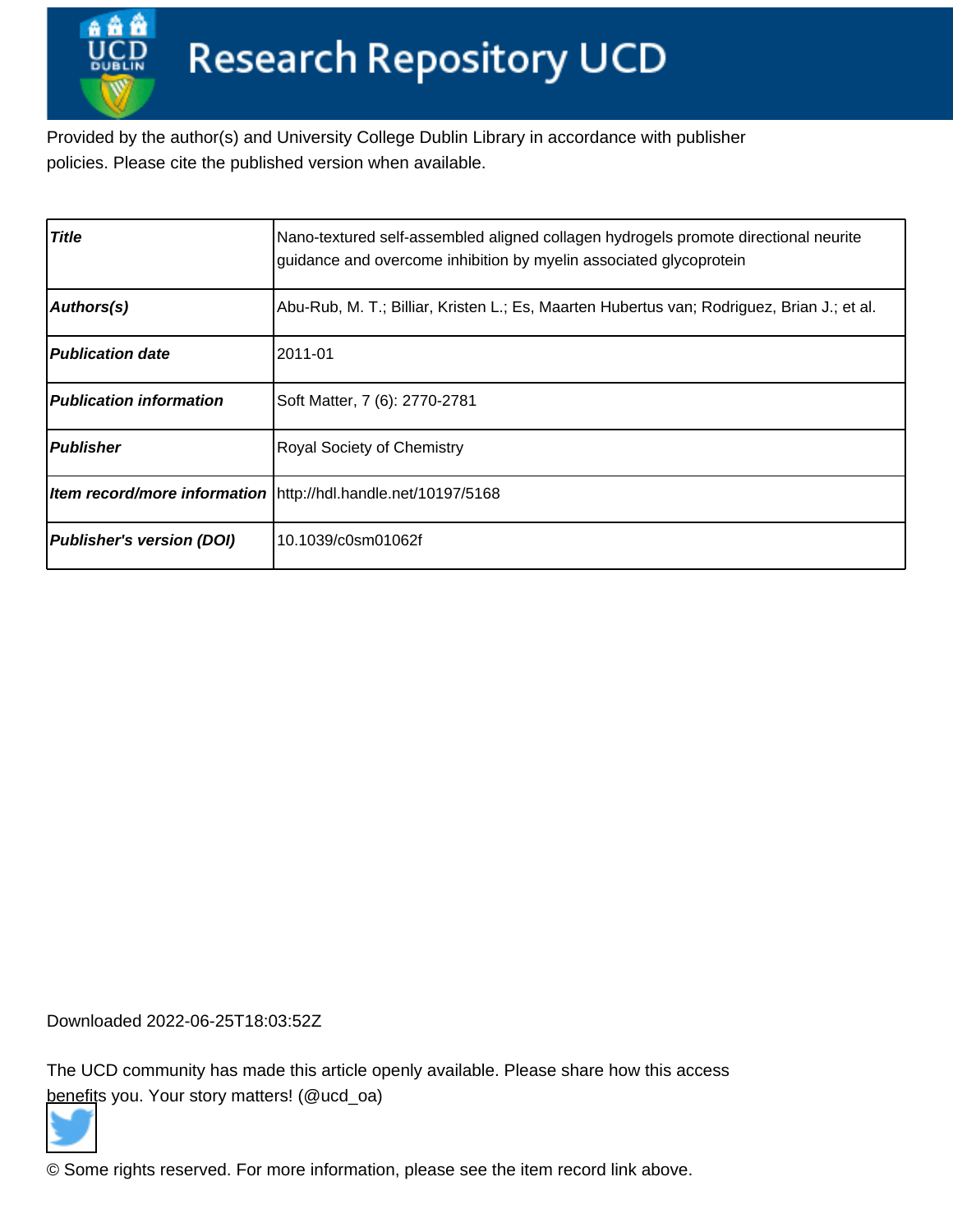www.rsc.org/softmatter **PAPER** 

# Nano-textured self-assembled aligned collagen hydrogels promote directional neurite guidance and overcome inhibition by myelin associated glycoprotein†

Mohammad T. Abu-Rub,<sup>a</sup> Kristen L. Billiar,<sup>b</sup> Maarten H. van Es,<sup>c</sup> Andrew Knight,<sup>d</sup> Brian J. Rodriguez,<sup>c</sup> Dimitrios I. Zeugolis,<sup>*a*</sup> Siobhan McMahon,<sup>*a*</sup> Anthony J. Windebank<sup>*d*</sup> and Abhay Pandit<sup>\**a*</sup>

Received 27th September 2010, Accepted 6th December 2010 DOI: 10.1039/c0sm01062f

The development of nerve guidance conduits is constantly evolving as the need arises for therapies for spinal cord injury. In addition to providing a path for regrowing axons to reconnect with their appropriate targets, the structural and biochemical cues provided by these conduits should be permissive for directional neurite outgrowth and be protective against inhibition in the vicinity of the injury site. Here, we adapted the use of iso-electric focusing to drive the alignment of supramolecular fibrils into self-assembled collagen hydrogels ( $\sim$ 300  $\mu$ m diameter), and tested those hydrogels for the ability to direct and enhance the migration of neurites. Structural characterization revealed anisotropic alignment of nanofibrillar aggregates ( $\sim$ 20 nm diameter), arranged in micron-scale bundles ( $\sim$ 1 to 2 µm diameter) similar to the hierarchical size scales observed in native tissues. Neurite outgrowth extended bidirectionally along the axes of aligned hydrogels. Furthermore, it was shown that, as opposed to poly-p-lysine, neurite outgrowth on aligned hydrogels is not inhibited in the presence of myelin-associated glycoprotein ( $p > 0.05$ ). These results highlight for the first time a structural and biochemical role for iso-electrically aligned collagen hydrogels in controlling neuronal growth, and indicate that the short-term signaling associated with these hydrogels can be used in adjunct therapy following injury to the spinal cord. **Soft Matter** verse Anisotenies / January Department Dynamics (The This is the College Dublin on 21/2013) and the College Dublin on 21/2013 12:56:58. [View Article Online](http://dx.doi.org/10.1039/C0SM01062F) College Dublin on 21/10. The College Dublin on 21/1

# 1 Introduction

Impaired neurological function following spinal cord injury (SCI) is attributed to widespread loss of axonal connections and subsequent lack of neuronal regeneration.<sup>1</sup> The initial response to injury is characterized by ''dystrophic endballs'' that appear at the ends of lesioned axons and are incapable of growth in the vicinity of an injured environment.<sup>2</sup> Myelin degradation products, such as myelin-associated glycoprotein (MAG), are also released into the injury site,<sup>3</sup> and a number of secondary reactive events ensue leading to glial scar formation.

The role of molecular self-assembly in biological systems, and the knowledge of basic cellular mechanisms governing axon guidance and migration have been invaluable in providing the

basis for tissue-engineered strategies for nerve regeneration.<sup>4,5</sup> Given the highly oriented structure of nerve bundles, directional topographic and biochemical cues remain a convincing approach to direct axonal migration, and complement cellular and/or molecular therapeutics aimed at maximizing the regenerative capacity of neurons post-injury. Prototypical constructs employing longitudinally aligned fibers have mainly focused on providing topographic cues. For example, the structure of scaffolds has been shown to impart guidance cues using nano- and micro-fibrous topographies, as is the case with electrospun fibers.<sup>6–8</sup> More recently, biochemical activity was combined with topographic features in the design of biomaterial scaffolds, in the form of neurotrophic or substrate specific activity. $9-13$ 

A general consensus has emerged that a combinatorial approach incorporating appropriate topographic and biochemical factors is necessary to provide an environment permissive for nerve regeneration. Mimicking the natural extracellular matrix (ECM) in the design of scaffolds satisfies these requirements. For example, type I collagen is a major component of the ECM in the body. It has been identified as a substrate for neuronal growth in vitro and has been shown to play a role in neuronal pathfinding and growth cone guidance.<sup>14,15</sup> As a biochemical factor, one mechanism describing the neuronal permissive nature of collagen is integrin related, whereby an up-regulation of the expression of  $\alpha$ 2 and  $\beta$ 1 integrins is seen.<sup>16</sup> Integrins are a large family of heterodimeric transmembrane proteins that mediate cell

<sup>&</sup>lt;sup>a</sup>Network of Excellence for Functional Biomaterials (NFB), National University of Ireland, Galway, Ireland. E-mail: abhay.pandit@nuigalway. ie; Fax: +353 91 495585; Tel: +353 91 495833

b Department of Biomedical Engineering, Worcester Polytechnic Institute, Worcester, MA, USA

<sup>&</sup>lt;sup>c</sup>Conway Institute of Biomolecular and Biomedical Research, University College Dublin, Belfield, Dublin 4, Ireland

<sup>&</sup>lt;sup>d</sup>Department of Neurology, Mayo Clinic College of Medicine, Rochester, MN, 55905, USA

<sup>†</sup> Electronic supplementary information (ESI) available: Figure S1: SEM of collagen hydrogels without post processing. Figure S2: TEM of collagen fibrils. Figure S3: Analysis of neurite lengths and redirected migration on aligned collagen hydrogels. See DOI: 10.1039/c0sm01062f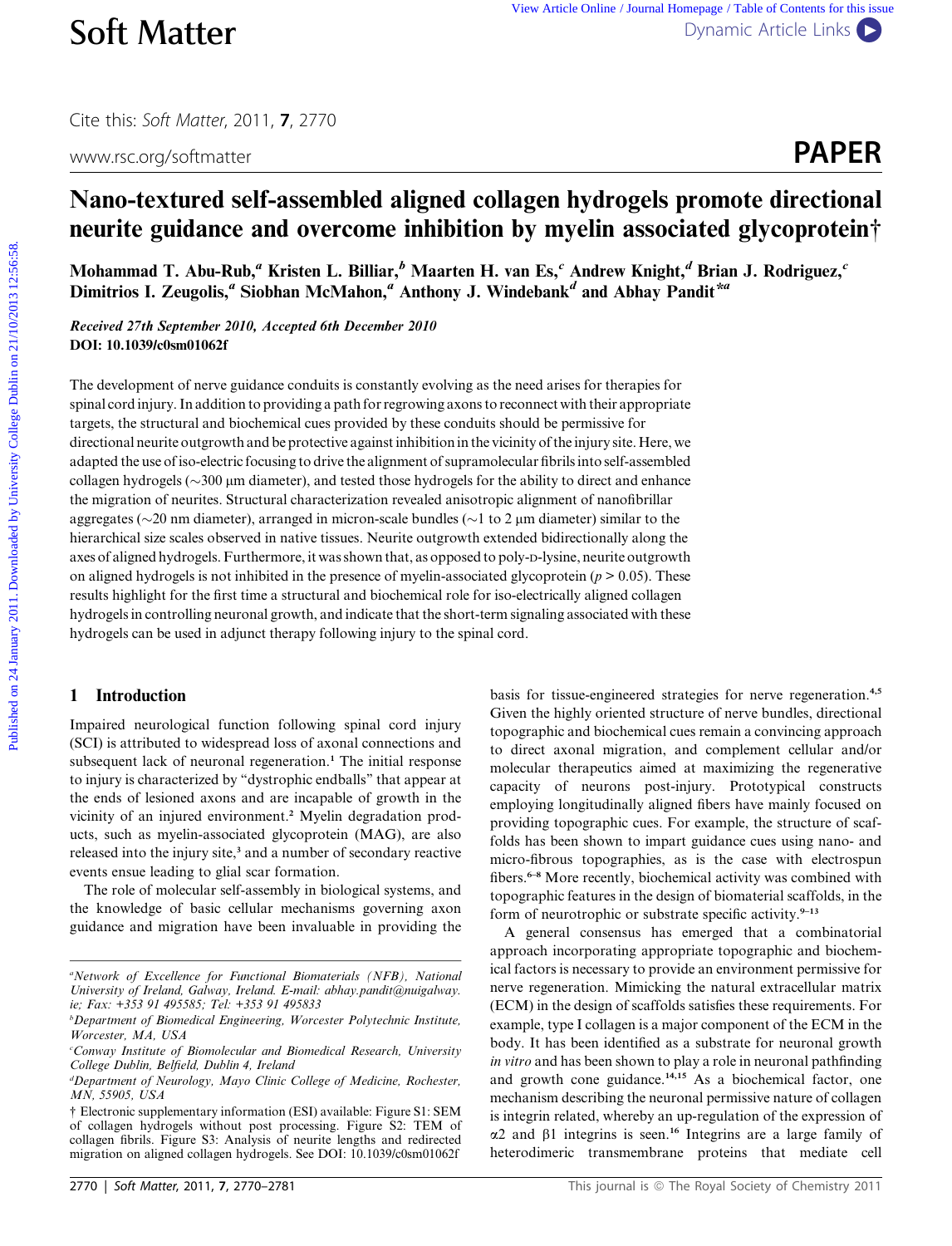attachment and extension through ECM binding, and were recently shown to mediate (at least partly) neuronal responses to MAG,<sup>17</sup> one of the identified inhibitory components restricting neuronal growth following SCI. Another mechanism is related to the possible structural cues encoded by the 67 nm periodicity specific of collagen fibrils.<sup>18,19</sup> As a biophysical factor, topographic cues could be related to an intrinsic capacity of collagen monomers to self-assemble under the appropriate conditions into oriented fibrillar networks of nano- and micro-fibrils.<sup>20</sup> This fibrillar topography allows for spatial confinement, anisotropy of growth, and likely leads to increases in integrin expression.<sup>21,22</sup>

Access to self-assembled preparations of collagen fibers has therefore gained a lot of interest in nerve regeneration applications. For example, strong magnetic fields were used to induce the alignment of collagen hydrogels, which were shown to improve peripheral nerve regeneration.<sup>23</sup> However, these hydrogels have low surface area to volume ratios, and are therefore unlikely to be of benefit in the spinal cord, where there is a higher neuron density and would benefit from a larger surface area. Another approach used a microfluidic system to create sheets of collagen matrices with an aligned fibrillar structure to promote neurite outgrowth and orientation.<sup>24</sup> Although successfully implemented in vitro, these collagen matrices lack a three-dimensional hierarchical structure such as that of collagen fibrils in vivo. Electrospinning, although one of the more popular tissue engineering strategies to fabricate nanoscale scaffolds with fibrillar topography, includes the use of high electrical energies which preclude the use of collagen.<sup>25</sup> More recently, iso-electric focusing has been applied to direct the migration and orientation of collagen monomers in an effort to mimic in vivo collagen self-assembly.<sup>26</sup>

To this end, it was hypothesized that iso-electrically aligned nanofibrous collagen hydrogels provide necessary topographic and substrate specific cues for directional axon guidance and migration and can overcome myelin-induced inhibition of neurite outgrowth via a contact guidance mechanism. The aim of this study was to test whether the structural anisotropy of iso-electrically aligned collagen hydrogels is able to enhance the alignment and direct the migration of neurite extensions from differentiated PC12 cells and dorsal root ganglion (DRG) explants, and whether this effect is related to a self-assembly dependent process. We utilized a neurite outgrowth assay to detect absolute neurite lengths and degree of alignment of neurite extensions on aligned collagen hydrogels. To evaluate the potential use of these aligned collagen hydrogels as adjunct therapy for spinal cord injury, we tested their effect on neurite outgrowth in an inhibitory assay using MAG.

# 2 Results

# 2.1 Fabrication of anisotropic fibrous collagen hydrogels and surface characterization

The electrochemical reaction creates a pH gradient in a collagen solution to condense dilute collagen monomers and induce their migration and conformational alignment (Fig. 1A is a schematic of this process). Adjusting the molarity and pH at  $37^{\circ}$ C using fiber formation buffer (FFB), referred to as standard buffer treatment, resulted in the formation of a hydrogel with a high

packing density (calculated as  $4.3 \pm 0.76$  mg mL<sup>-1</sup>). The hydrogel takes the shape of a dense fiber of  $\sim$ 300 µm diameter and  $\sim$ 5 cm length. Using polarized optical microscopy, it was seen that aligned hydrogels contain large birefringent domains along the long axis (Fig. 1E), whereas random hydrogels exhibit random interference colors indicative of random orientation (Fig. 1F). Scanning electron microscopy (SEM) of fixed, dehydrated aligned gels reveals a hierarchical ordering of the newly formed collagen fiber evident in smaller nanofibrils (at  $60\,000\times$ ) with an average diameter of  $30 \pm 10$  nm (Fig. 2A). These fibrils appear to aggregate into micron-level fibrils at 2  $\mu$ m intervals (Fig. 2B and C) effectively creating microgrooves/ridges running parallel to the axis of aligned fibers. The presence of these micron-level fibrils was also confirmed with atomic force microscopy (AFM) scans over larger areas (up to  $50 \times 50$  µm; data not shown). In contrast, random collagen hydrogels do not exhibit a hierarchical structure, as evident from the lack of large fibril bundles and a rather uniform nanofibrillar structure (Fig. 2E and F). Collagen fibers not subjected to further buffer treatments after iso-electric focusing (dried fibers) exhibit a nanofibrillar arrangement and larger fibrillar structures similar to that of standard buffer treated fibers (Fig. S1, ESI†). artichement and extension through ECM Sindlint, and were packing density (silculated at 4.3±0.76 m m<sup>11</sup>.) The hodge of mini-<br>
MAG;<sup>3</sup> one of the identified bushing concernent must be the selling of the selling on the sel

Similar to what is seen on SEM, TEM examination of 90 nm horizontal cross-sections from aligned fibers reveals nanofibrillar aggregates which appear to adhere to each other, creating larger bundles (Fig. S2A, ESI†). In contrast, a random fibrillar distribution is observed in sections from random hydrogels (Fig. S2B, ESI†). High-resolution AFM scans ( $5 \times 5 \mu m$ ) were used to characterize the surface of aligned fibers in order to quantify the nano- and micro-scale topographic features influencing neurite outgrowth and orientation. AFM topographs from aligned fibers reveal that there is a heterogeneous population of nanofibrils with a large number of small fibrils on the order of 20 nm and a smaller number of larger fibrils on the order of 500 nm, the latter exhibiting D-periodicity (Fig. 3).

### 2.2 Characterization of surface alignment

Anisotropic alignment of the fibrils observed by electron microscopy was assessed using two-dimensional fast Fourier transform (2D FFT) analysis and radial summation (Fig. 4). The degree of alignment in these plots is reported by the height and shape of the peak. A higher, narrower peak in aligned collagen hydrogels corresponds to fibrillar alignment along the long axis (Fig. 4C), whereas the absence of a peak in random hydrogels corresponds to a random fibrillar distribution (Fig. 4D). In contrast to SEM images in the dehydrated state, AFM images reveal no directional bias in the outer fibril layer in the hydrated state, which is likely due to the outer surface during the electrosynthesis process being continuously subject to modification from the addition of collagen monomers.

# 2.3 Analysis of neuronal behavior and neurite guidance properties

In the current study, fibers from 2.0 mg  $mL^{-1}$  collagen solutions were used for neurite outgrowth assays. Embryonic rat DRG explants were cultured on glass substrates layered with strands of aligned hydrogels (fibers) or collagen films as controls. Two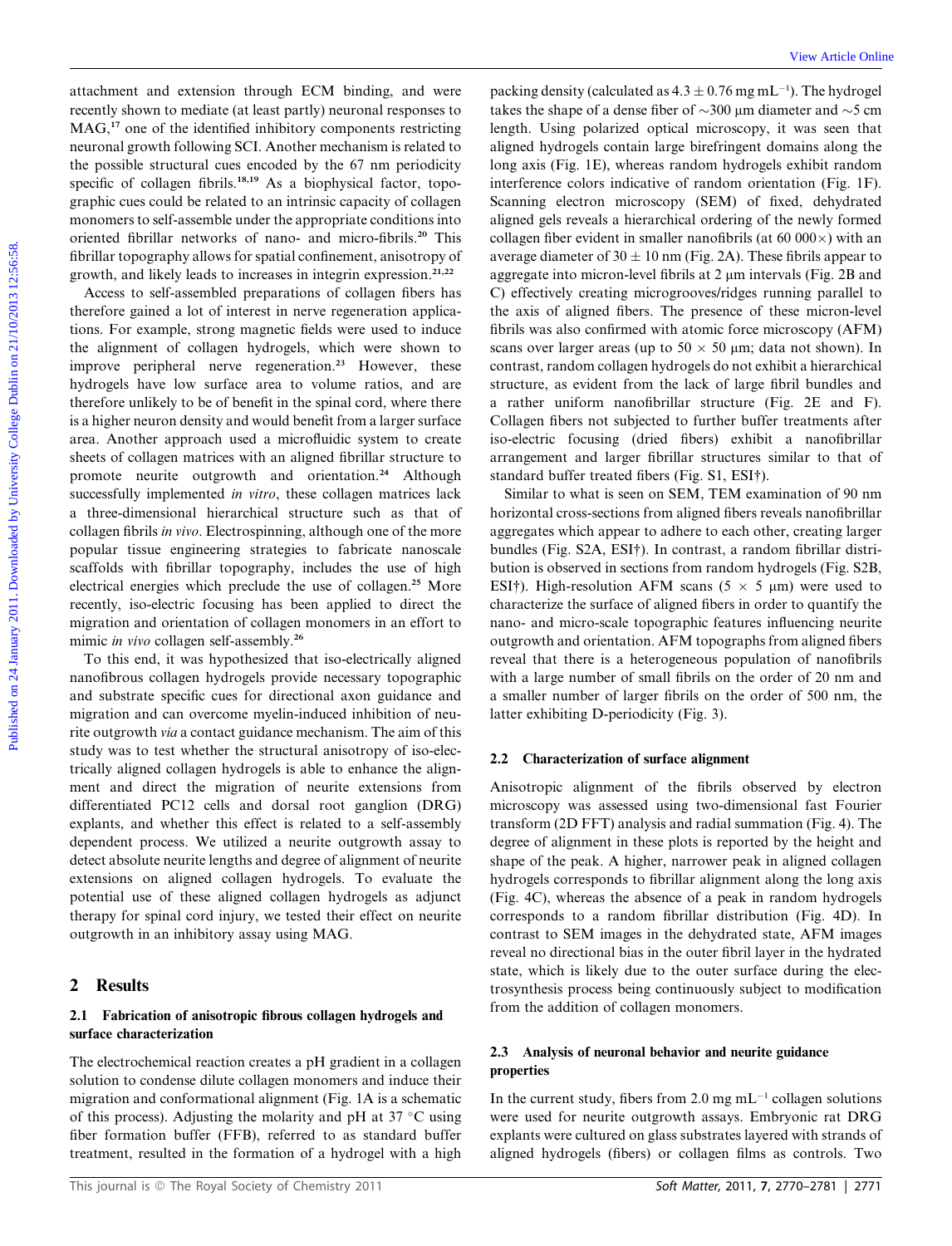

Fig. 1 Iso-electric focusing induces the migration and orientation of collagen monomers. (A) Schematic of the electrochemical process inducing the migration and conformational alignment of collagen monomers. A dialyzed collagen solution (pH 6) was used in conjunction with a hydrophobic surface (PTFE). Stainless steel electrodes connected to a DC power source were immersed into both ends of the collagen solution. Current density of 1.5–3 A m<sup>-2</sup> and electric field strength of  $2 \text{kV m}^{-1}$  were used to generate a pH gradient across the collagen solution and subsequent formation of a collagen band near the cathode at the iso-electric point. (B) Adjusting the molarity and temperature of the newly formed band results in self-assembly and the formation of a collagen hydrogel. (C and D) Polarized optical microscopy images of the collagen solution (C) before and (D) after 30 minutes of electric current application. (E and F) Polarized images of collagen hydrogels after 1 hour incubation with FFB, showing (E) uniform birefringence indicative of uniaxial alignment when iso-electric focusing was used and (F) random interference colors when iso-electric focusing was omitted. Scale bars for C–F are 100 µm.

approaches were used to detect neurite outgrowth behavior. The first was to seed the explants on top of the fibers to evaluate initiation of neurite outgrowth on an anisotropic matrix (Fig. 5), and the second was to seed the explants away from the fibers (on collagen films) and allow the neurites to grow towards the fibers (Fig. S3B, ESI†). The latter assay was evaluated for the ability of topographic cues presented by the aligned fibers to guide neurite extension after growth has initiated. DRG explants seeded on collagen films exhibit no preferential orientation of neurite outgrowth (Fig. 5A). In contrast, DRG explants seeded on top of the aligned fibers show directional outgrowth towards the long axis of the fiber (Fig. 5B). For quantitative assessment of this directional migration, FFT outputs from thresholded images of bIII tubulin stained DRG explants were analyzed. Radial summation of pixel intensities from explants seeded on collagen films results in multiple peaks, indicative of random growth pattern, or starburst appearance (Fig. 5C). In contrast, the single peak generated from FFT outputs of explants seeded on aligned fibers indicates parallel and confined neurite outgrowth

(Fig. 5D). Qualitative evaluation of DRG explants seeded at a distance from the fibers reveals a distinctive growth pattern, whereby groups of neurites change their trajectory to follow that of the axis of underlying fibers. Fig. S3B, ESI† shows initial random outgrowth of neurites, which change trajectory at different points of contact between the neurites and fibers.

#### 2.4 Aligned topography promotes directional polarization

The next step in elucidating the mechanism leading to directional neurite outgrowth was to study the effect of the underlying topography on controlling the direction of polarization of individual neurons. Dissociated PC12 cells were used to study neuronal polarity states at the end of the specified culture period. It was observed that as early as 6 hour in vitro, the cells seeded on aligned fibers acquire an elliptical shape, with the leading edges parallel to the direction of underlying fibers (data not shown). This phenomenon might contribute to directional polarization of the leading edges, eventually leading to directional neurite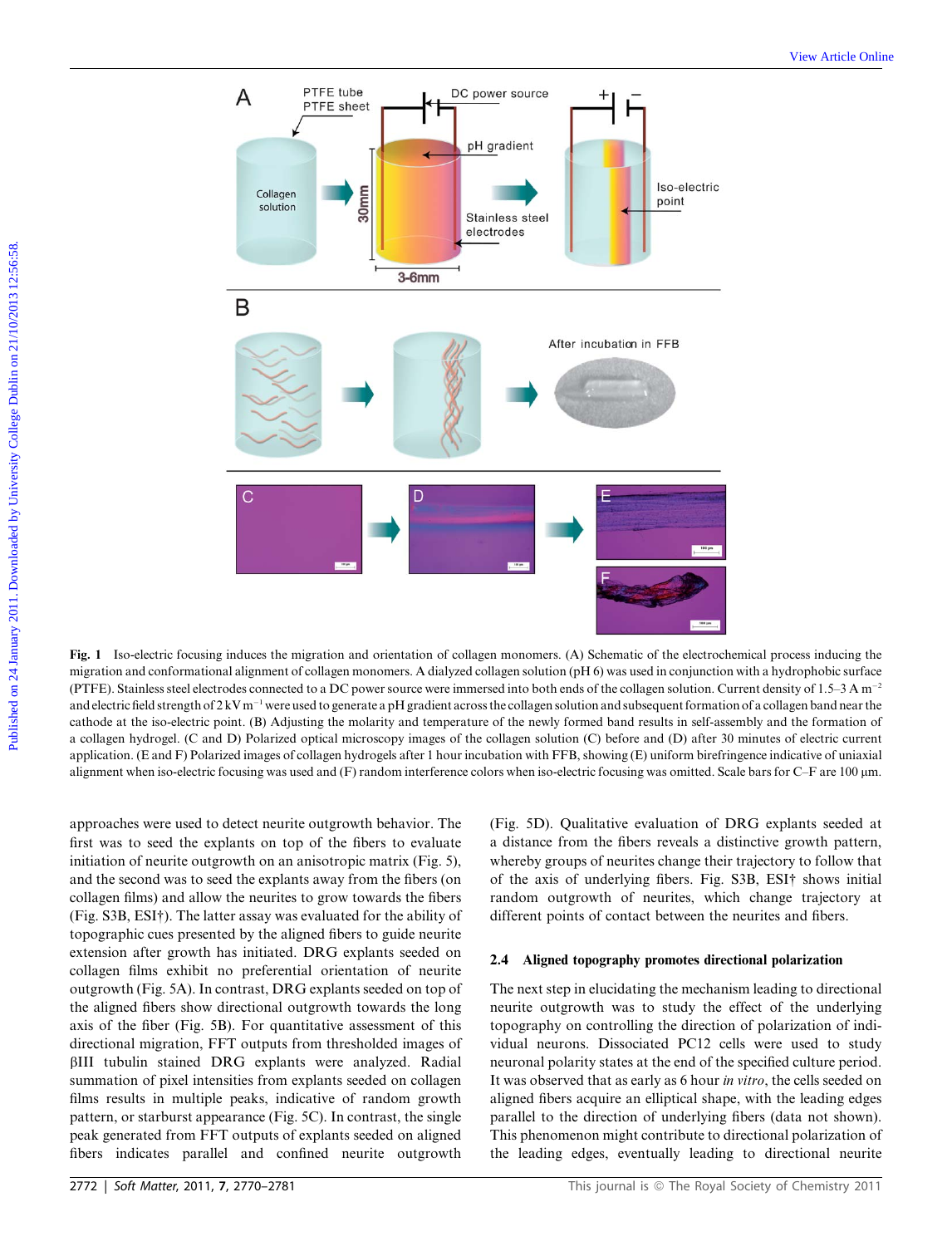

Fig. 2 Self-assembly of aligned collagen fibers. Representative SEM micrographs of collagen structures (A–C) with and (D–F) without isoelectric focusing. (A and D) At a high magnification, the surface of both aligned and random hydrogels is that of nanofibrils. In aligned hydrogels (B and C), these nanofibrils appear to bundle into micron sized fibrils when viewed at a lower magnification. The same bundling is not seen in random hydrogels (E and F) at lower magnifications. Magnifications are labeled at the upper right corner. Scale bars:  $(A \text{ and } D) = 500 \text{ nm}$ ;  $(B \text{ and } D) = 500 \text{ nm}$ E) = 10  $\mu$ m; (C and F) = 25  $\mu$ m.

outgrowth, and hence an absolute increase in neurite length. Analyzing the length of longest neurite (after 8 days in vitro) from neurons grown on aligned fibers (bipolar: having two or less neurites per cell body) (Fig. 6A) and neurons grown on random hydrogels (multipolar: having three or more neurites per cell body) (Fig. 6B) shows a significant increase ( $p < 0.01$ ) in the length of longest neurite from neurons on aligned fibers compared to neurons on random hydrogels. However, the sum of lengths of all neurites from neurons on random hydrogels approaches that of the longest neurite from neurons on aligned fibers (Fig. 6C).

At the microstructural level, SEM analysis of differentiated PC12 cells after two days in vitro reveals multiple neurites and multiple growth cone filopodial extensions when cells were

seeded on random hydrogels (Fig. 7A and B). In contrast, cells seeded on aligned fibers restrict neurite extensions and growth cone filopodial extensions to the underlying fibrous topography (Fig. 7C and D).

# 2.5 Collagen self-assembly affects neurite alignment but not neurite length

To examine the role of varying processing parameters on neurite alignment and length, different buffer treatments were tested (K+ containing for self-fibrillation with D-periodicity,  $K^+$  free to inhibit D-periodicity, and dried to bypass self-fibrillation). These treatments are believed to alter the collagen self-assembly and mechanisms of aggregation and were chosen to elucidate differences in the final composition of structural surfaces affecting cell behavior. Neurite lengths and angles relative to the long hydrogel axis were assessed. The mean angle  $\pm$  SD of neurites was 3.7°  $\pm$ 19 ( $p > 0.05$ ) for standard buffer treated hydrogels,  $11.8^\circ \pm 33.5$ for dried fibers ( $p < 0.05$ ),  $21.3^{\circ} \pm 22.4$  ( $p < 0.05$ ) for K<sup>+</sup> positive treated hydrogels, and  $28.3^{\circ} \pm 23.7$  ( $p < 0.05$ ) for K<sup>+</sup> free treated hydrogels. There were also no significant differences in neurite lengths between all tested groups (one-way ANOVA,  $p > 0.05$ ). The mean neurite length in  $\mu$ m  $\pm$  SEM was 106  $\pm$  7.193 for standard buffer treated hydrogels,  $95.93 \pm 5.846$  for dried fibers, 77.1  $\pm$  3.054 for K<sup>+</sup> positive treated hydrogels, and 80.67  $\pm$  6.504 for  $K^+$  free treated hydrogels.

For characterization of surface stiffness, the different preparations of collagen hydrogels were used as mentioned previously  $(K^+)$  positive,  $K^+$  free, and dried). Results from nano-indentation measurements show no difference in Hertzian modulus between different groups of collagen hydrogels (1.35  $\pm$  0.47 kPa, 0.96  $\pm$ 0.03 kPa, and  $1.12 \pm 0.24$  kPa for the K<sup>+</sup> positive, K<sup>+</sup> free, and dried, respectively;  $p > 0.05$ ). These levels of stiffness are on the order of soft tissues (e.g., skin) but are orders of magnitude lower than previously measured utilizing similar indentation methods for iso-electrically focused collagen membranes;<sup>27</sup> however in the reported studies the membranes were dried and tested in air rather in a hydrated state which overestimates the stiffness of collagen under physiologic conditions.

## 2.6 Overcoming the inhibitory effect of myelin associated glycoprotein

A soluble Fc chimera of MAG (MAG-Fc) was used as soluble treatment to inhibit neurite outgrowth from neonatal DRG



Fig. 3 Structural characterization of aligned collagen fibers. (A) Representative AFM height image of iso-electrically focused collagen fibers. There is a clear heterogeneity of fibrillar structures, showing submicron bundles interspersed with nanofibrils. (B) 3D reconstruction of (A) clearly showing Dperiodicity of the submicron fibrils, but not of nanofibrils. Scale bar for A is 100  $\mu$ m.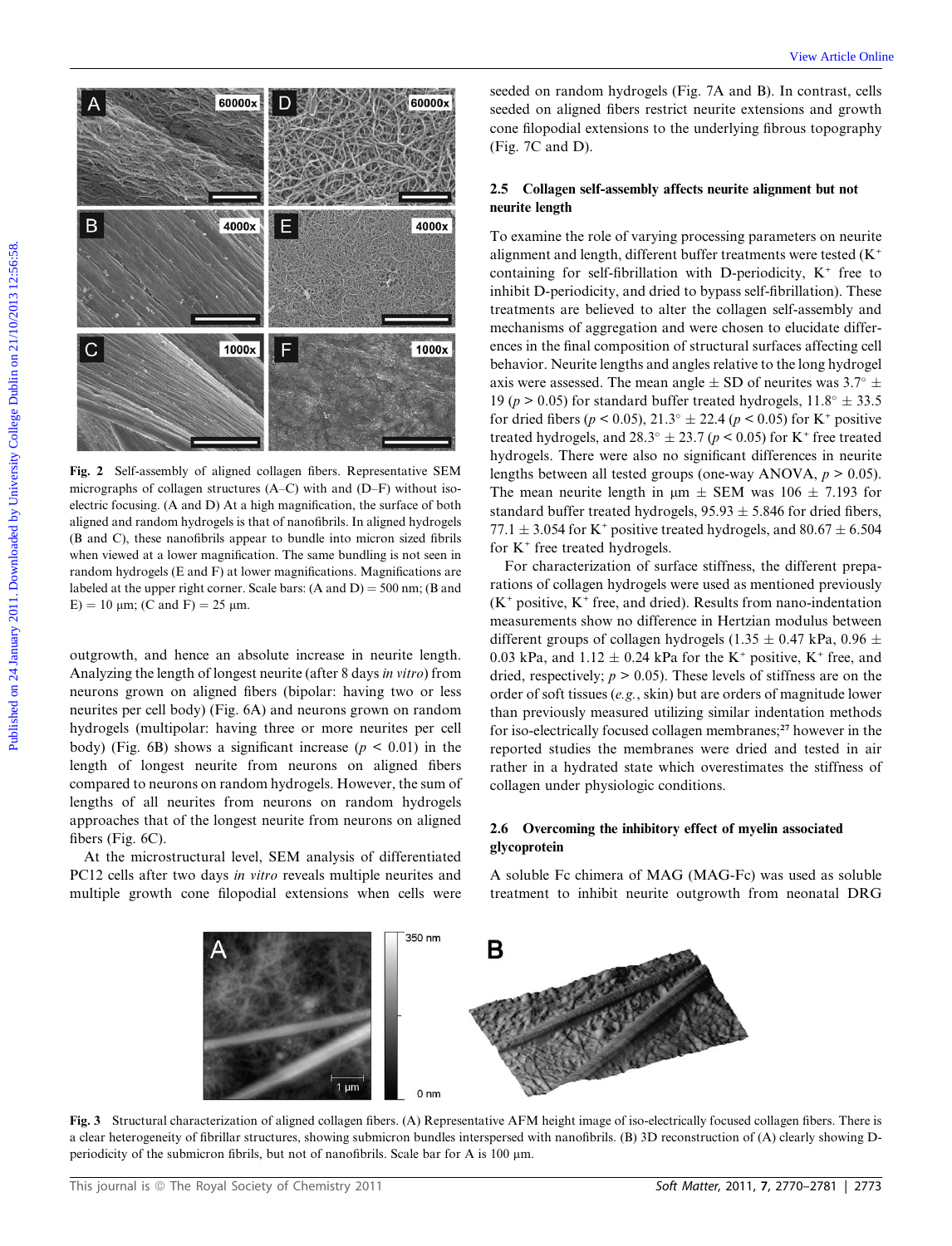

Fig. 4 2D FFT analysis of scaffold anisotropy. (A and B) are high magnification SEM micrographs (60 000 $\times$ ) of random hydrogels and aligned collagen fibers, respectively. The inset in each image is the frequency plot generated by the FFT function of ImageJ. (C and D) are corresponding graphical plots after radial summation of pixel intensities depicting FFT alignment along angles of orientation (0–360). The random distribution in (C) is indicative of lack of alignment in random hydrogels. In contrast, the high narrow peaks in (D) are indicative of fibrillar alignment. Scale bars for A and B are 350 nm.



Fig. 5 Aligned collagen fibers confine and promote directional neurite outgrowth. (A) bIII Tubulin stained DRG explant showing random neurite outgrowth (starburst appearance) when seeded on collagen films. (B) Explant seeded on aligned collagen hydrogels extends neurites within the body of the fiber, with parallel neurite outgrowth in both directions. (C and D) are corresponding graphical plots after radial summation of pixel intensities depicting FFT alignment along angles of orientation (0–180°). The random distribution in (C) is indicative of random neurite outgrowth on random hydrogels. The high narrow peak in (D) is indicative of directional neurite outgrowth on aligned hydrogels. Scale bars for A and B are 200 µm.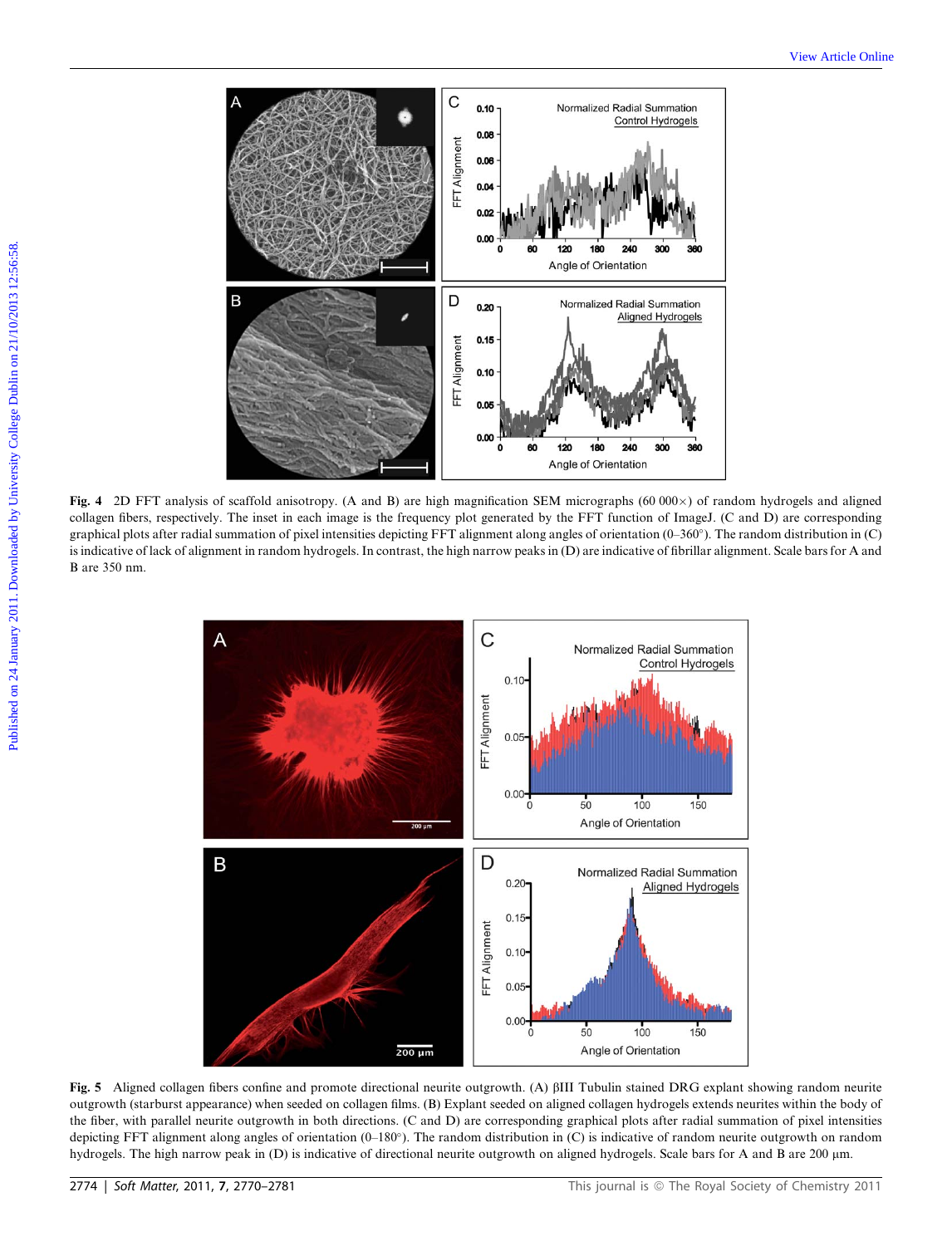

Fig. 6 Aligned fibers direct the polarization and promote absolute neurite outgrowth. (A and B) Representative fluorescent images of tubulin stained PC12 cells with 1 or 2 neurite emanating from cell bodies on aligned fibers (A), and multiple neurites on random hydrogels (B). (C) Summary of neurite lengths from PC12 cells on random collagen hydrogels (leftmost, rightmost bars) and aligned collagen hydrogels (middle bar). There was a significant increase in the length of longest neurite from neurons on aligned fibers (middle bar) compared to neurons on random hydrogels (leftmost bar). The sum of neurite lengths from neurons on random hydrogels (rightmost bar) approximates that of the longest neurite from aligned fibers (middle bar). Scale bars for A and B are 100  $\mu$ m. Data are the mean  $\pm$  SEM (\*\*p < 0.01).

explants on PDL (Fig. 8A). In contrast, the same effect is not evident when using high-density random collagen hydrogels  $(3.65 \text{ mg } \text{mL}^{-1})$  or aligned collagen hydrogels as substrates (Fig. 8B), indicating that the use of collagen substrates is sufficient to overcome the inhibitory effect associated with the use of MAG. To elucidate a mechanism for a substrate mediated protective effect of collagen against neurite inhibition by MAG, explants on PDL were pretreated with 500  $\mu$ M MnCl<sub>2</sub>, a universal activator of integrin receptors, for 60 min before bath application of MAG-Fc. Neurite length measurements reveal no significant difference ( $p > 0.05$ ) between MAG and vehicle treated explants when they were pretreated with  $Mn^{2+}$  (Fig. 8A).

# 3 Discussion

Findings from this study confirm the hypothesis that iso-electrically aligned collagen hydrogels support directional neurite outgrowth and are able to overcome MAG-induced inhibition of neurite outgrowth. We demonstrate with electron and atomic force microscopy that these fibers have a hierarchical structure with  $\sim$ 30 nm diameter nanofibrils which give rise to D-banded  $\sim$  500 nm fibrils and align to form larger bundles of 1–2  $\mu$ m microfibrils. The result of this bundling is the formation of

This journal is © The Royal Society of Chemistry 2011 Soft Matter, 2011, 7, 2770–2781 | 2775

micron-scale ridges and grooves on the surface that appear to increase the surface area available for neurite outgrowth and also aid in the alignment of neuronal processes. The surface characterization and studies of neurite outgrowth and migration extend the work of others on iso-electrically focused collagen fibers.<sup>26,28</sup> Further, for the first time on a biomaterial surface, we provide evidence that, in the absence of any surface modification or chemical functionalization, the inhibitory factor and chemorepellent MAG did not inhibit neurite outgrowth from neonatal DRGs on aligned collagen hydrogels.

#### 3.1 Iso-electric focusing of anisotropic collagen hydrogels

The method for electrochemical fabrication of aligned collagen hydrogels was adapted from previous reports with a few modifications.26,28 The first modification was the use of hydrophobic surfaces for the electrochemical setup, which was employed to facilitate handling of the formed hydrogels. The second modification involved using a PEG-containing fibrillation buffer to increase the density of the fibrils and trigger collagen selfassembly. PEG is a high molecular polymer that induces volume reduction by water removal, which aids in alignment. When compared to PBS-treated collagen fibers, FFB treated hydrogels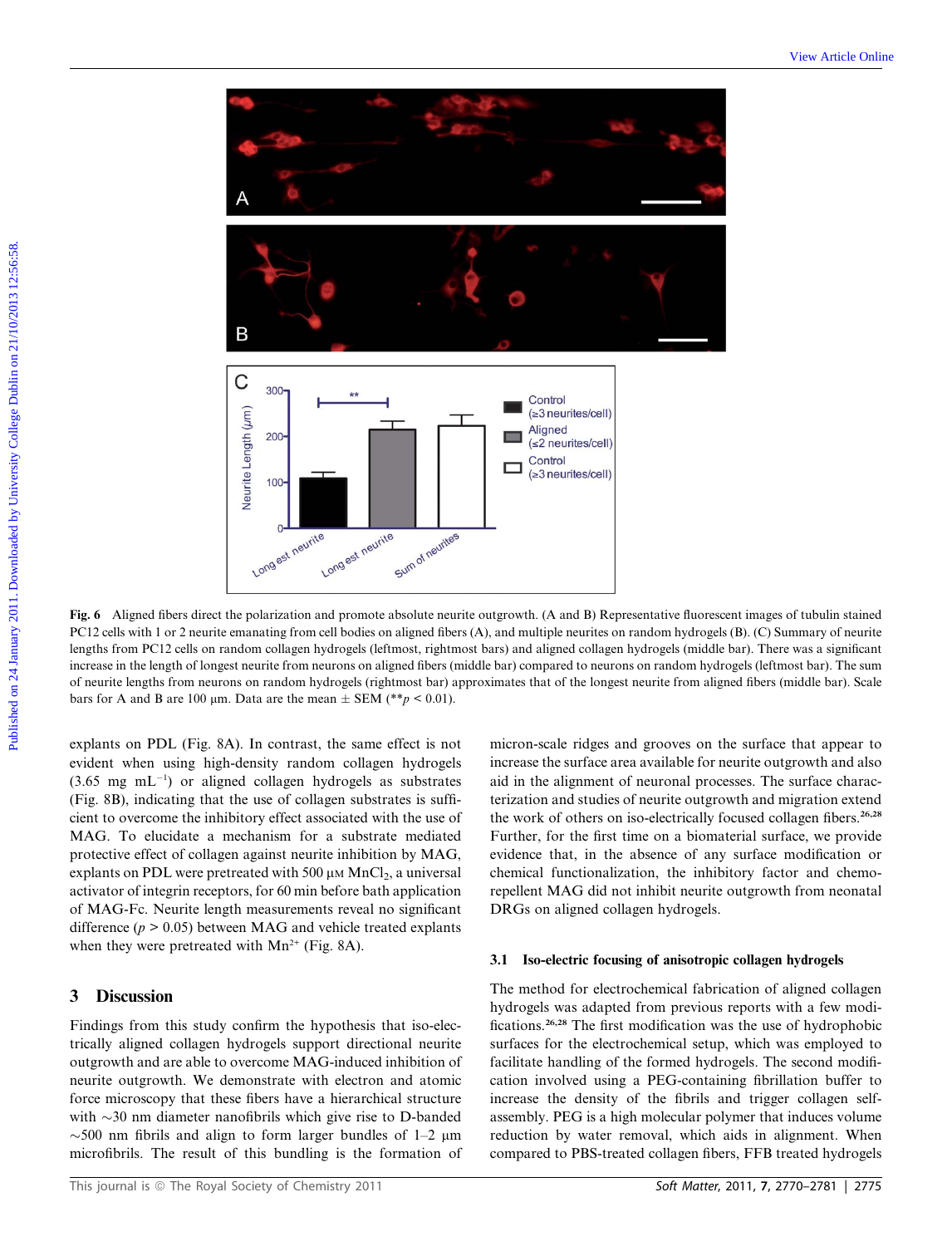

Fig. 7 Anisotropy of substrate directs polarization and reduces filopodial extensions. (A and B) Representative SEM micrographs of PC12 cells (2 days in vitro) on random collagen hydrogels showing multipolar neurite outgrowth and multiple filopodial extensions on random nanofibrillar networks. (C–E) Micrographs of PC12 cells on aligned collagen hydrogels showing unipolar neurite outgrowth, and mature lamellipodia on anisotropic fibrillar bundles. In (A and C) the neuronal cell bodies were pseudocolored to highlight neurite extensions. E is a magnified view of the dashed box in D. Scale bars (A and C) =  $25 \mu m$ , (B and D) = 10  $\mu$ m, and (E) = 1  $\mu$ m.

were easier to handle, further streamlining the process and allowing for better reproducibility. The mechanism of fiber formation, and the specific structural features observed, may be explained by a combination of hypotheses from previous reports describing the formation of aligned fibrillar collagen structures.26,29,30 Collagen molecules acquire different charges as a result of electric current-induced pH gradient formation. This

ultimately causes the migration of the monomers in solution until they reach their iso-electric point (pH  $\approx$  8). This point of high density, and hence low water content, could then initiate lyotropic liquid crystallization, which could explain the highly ordered micron-level fibrillar structures observed even in the absence of further buffer incubations (i.e. dried fibers; Fig. S1, ESI†). The resulting structure is similar to the findings from Knight *et al.* of collagen gels prepared by reverse dialysis against PEG, although the nanofibrils on our structure (Fig. S2, ESI†) are larger than the 5 nm fibers found previously.<sup>29</sup> The observation by SEM of moderately aligned nano-sized fibrils  $(\sim 30 \text{ nm})$ , which bundle together into aligned higher ordered structures ( $1-2 \mu m$ ) corroborates previous evidence that collagen electrosynthesis is a multi-step process involving the ''localization, organization, and association'' of collagen monomers.<sup>28</sup>

## 3.2 Surface and underlying topography

Since the aim of the present work was to study the functional effect of iso-electrically aligned collagen hydrogels on neurite alignment and outgrowth, we focused a considerable amount of our effort on detailed characterization of the structure, alignment, and properties of the surfaces available for cell growth. The characteristic aligned bands ( $\sim$ 1 to 2  $\mu$ m in diameter) on SEM (Fig. 2C) have been shown previously for iso-electrically focused collagen fibers.<sup>26</sup> Quantitative analysis utilizing 2D FFT of nano- and micro-fibrils from the SEM micrographs is also in line with previous findings of highly aligned electrospun polymeric scaffolds.<sup>31</sup> In addition, these aligned fibrils have dimensions previously observed to direct cell alignment in vitro as discussed below and are also similar to collagen fibrils of endoneurial sheaths surrounding axons in vivo.<sup>32</sup> AFM analysis of surface topography shows a network of non-aligned nano-sized fibrils as shown previously for iso-electrically focused thin collagen membranes.<sup>27</sup> In contrast to the previous study, we also show that with our standard buffer treatment the nanofibrils selfassemble into larger D-banded fibrils. Similar to the aforementioned study, to observe these fibrillar structures the surface needed to be slightly dehydrated (ethanol was used previously).<sup>33</sup>



Fig. 8 Collagen promotes neurite outgrowth after inhibition by soluble MAG-Fc. Summary of mean neurite lengths of neonatal DRG explants (4 days *in vitro*) in  $\mu$ m on PDL (A) or collagen substrates (B), after bath application of MAG-Fc (25  $\mu$ g mL<sup>-1</sup>) or MnCl<sub>2</sub> (500  $\mu$ m) or both (treatment indicated below the graph). (A) There is a significant decrease in neurite length after MAG-Fc treatment on PDL (second from left bar), which is overcome by pretreatment with MnCl<sub>2</sub> (rightmost bar). (B) No effect on neurite length was measured on collagen substrates after addition of MAG-Fc (second from left and rightmost bars). Data are mean  $\pm$  SEM (n = the number of neurites analyzed per condition; \*p < 0.05, bracketed comparisons).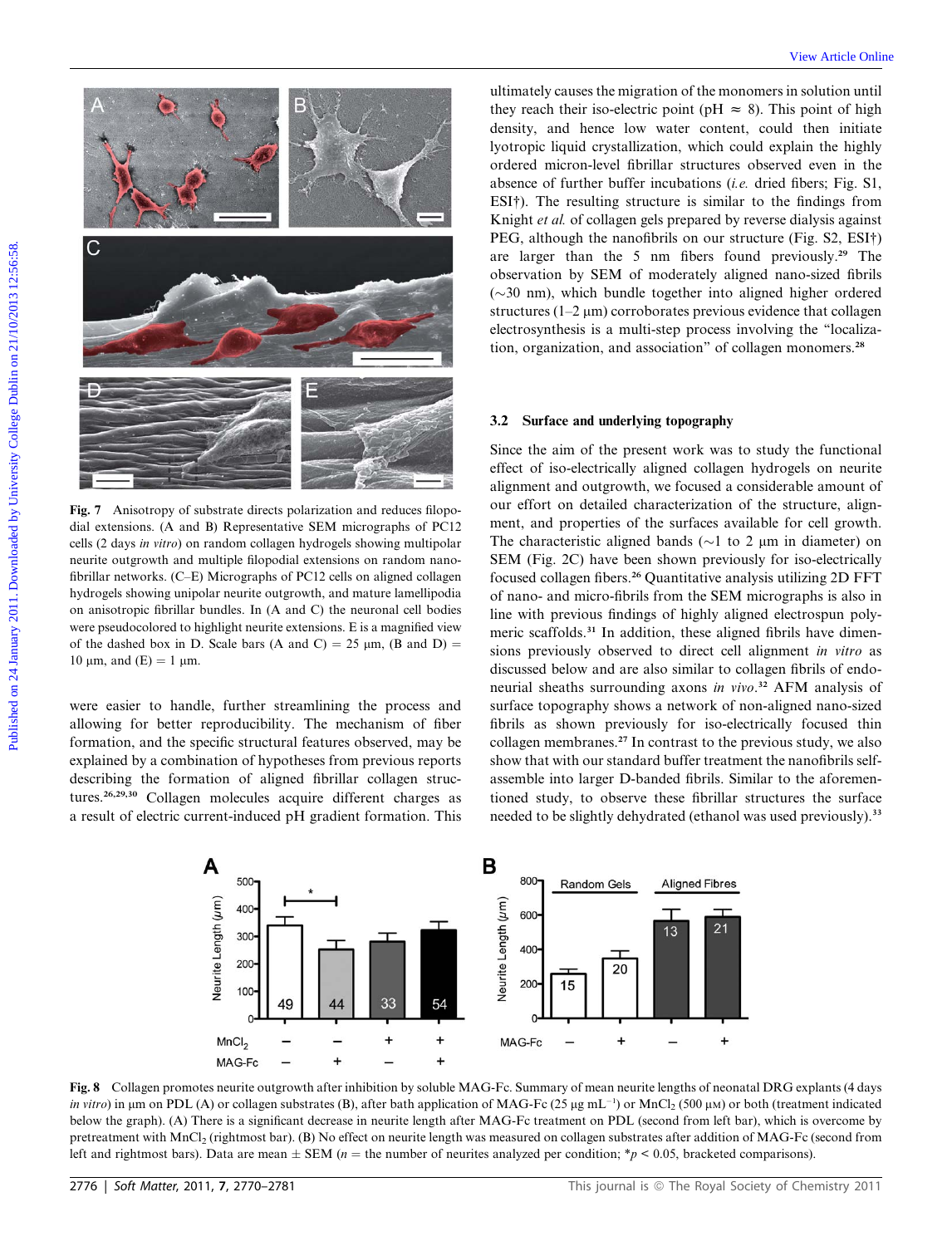#### 3.3 Directional neurite guidance and polarity

Biomaterials have been designed to modulate neuronal behavior, such as growth, migration, and guidance. Recent work has emphasized the role of varying microtopographies on the direction and degree of neurite outgrowth (reviewed in ref. 34). The general consensus is that subcellular-sized  $(5 \mu m)$  substrate features are supportive for neurite alignment and outgrowth. For example, electrospun fibers of 400–600 nm diameters directed the alignment and migration of DRG neurites.<sup>35</sup> The role of microtopography in specifying neuronal polarity is not very well established, but recent reports point to anisotropy of the substrate as key modulator of neuronal polarity,<sup>36,37</sup> which could be explained by topography-induced microtubule organization.38,39 In contrast to our results, studies of microtopography do not show evidence of increased neurite lengths when compared to isotropic flat surfaces. Our hypothesis thereof stems from the fact that combined anisotropic features with substrate specific cues provided by collagen are able to both direct and promote neurite outgrowth. Anisotropic collagen structures were fabricated using dip-pen nanolithography, reverse dialysis, dynamic shear flow, magnetic field induced alignment, and more recently iso-electric focusing.23,26,28,29,40–43 Specifically, aligned collagen constructs were used in neural tissue engineering as nerve guidance conduits.23,44 Consistent with previous reports of directed neurite elongation along the surface of aligned collagen gels or films, we postulate a similar contact guidance mechanism, and a possible role in specifying neuronal polarity.<sup>45</sup> 33 Directional neutric gaddance and polarity polarity and eventual neutric europeon is a continuation of the metallities are the such as provided by the polarity and the metallite online of the such and an expected by the

In describing the role for nanofibrillar collagen structures, we found that previous reports suggest the presence of an inherent periodicity in the cellular adhesion apparatus, and that cell orientation requires alignment of the cellular apparatus with that of the staggered arrangement of native collagen structures (Dperiodicity).<sup>19</sup> Importantly, Poole et al. show that the lack of Dbanding in collagen fibrils deposited in a thin film prevents cellular orientation. To further elucidate a correlation between the D-periodicity and neurite alignment, different formulations of collagen hydrogels were made: (1)  $K^+$  positive for self-fibrillation with D-periodicity; (2)  $K^+$  free to inhibit D-periodicity; and (3) dried without buffer treatment to bypass self-fibrillation. Analysis of neurite angles relative to the long axes of fibers showed a higher degree of alignment when standard buffer treatment was used compared with the other groups. This difference in alignment is unlikely due to the presence of Dperiodicity, as there was no significant difference between  $K^+$ positive and both  $K^+$  free and dried groups. The mechanical properties are likely to be altered due to differences in processing along with the nano-topographic features, and the changes in surface stiffness may contribute to differences in cell response. However, there was no measurable difference in the effective stiffness of surface layers of the aforementioned groups. Differences in alignment are thus likely to be due to the anisotropy in the mechanical properties and structure of the surface rather than the overall surface stiffness (anisotropy cannot be determined by standard nano-indentation).

Taken together, our findings raise important questions as to what structural component of fibrillar collagen translates to a cellular response. Our results lead us to believe that nanofibrillar collagen structures direct the cellular orientation,

polarity and eventual neurite outgrowth via a combination of spatial confinement, anisotropy, and a collagen cell–substrate mechanism independent of a staggered arrangement.<sup>46</sup> These mechanisms could lead to integrin clustering near the leading edges of the cell which mature into focal adhesions, and could explain our results related to: (1) directional neuronal polarization and increased neurite length;47,48 and (2) overcoming response to inhibitory MAG (see Section 3.5).<sup>17</sup>

#### 3.4 Contact mediated axon guidance

The observation that DRG neurites changed their trajectories at different points of contact with the collagen fibers (Fig. S3B, ESI†) is in line with findings from other studies using electrospun  $poly(\epsilon\text{-}caprolactone)$  (PCL) nanofibers of different topographies and shear flow deposited aligned collagen films.<sup>8,24</sup> One explanation is that the misaligned adhesions do not mature into focal adhesions until facing a favorable topography. This clustering of focal adhesions on the side facing the aligned fibrils results in neurite persistence and aligned neurite outgrowth.47,49 This finding could benefit in vivo strategies of spinal cord repair, as it would promote directional neurite outgrowth not only from within the scaffold, but also from aberrant growth outside of the scaffold.

#### 3.5 Overcoming response to inhibitory MAG

MAG has been linked to limited axonal regeneration following injury to the adult spinal cord.50,51 The mechanism with which this inhibition is governed is not fully understood (reviewed in ref. 52). However, several lines of evidence exist for the role of integrins in inhibition of neurite outgrowth in vitro and limited axonal regeneration in vivo (reviewed in ref. 53). ECM proteins, including laminin, fibronectin and collagen, promote neurite outgrowth by recruiting integrin receptors among others. This phenomenon has led to the finding that over-activating or clustering of integrin receptors is involved in overriding the inhibitory effects of MAG.<sup>54</sup> Recent findings associate MAG-induced chemorepulsion with asymmetric redistribution of integrin receptors, a mechanism whereby adhesion to the ECM can become polarized to mediate turning.<sup>17</sup> Here, we identified a role for collagen nanofibers in overcoming inhibition by soluble fragments of MAG. Our inhibitory assay measures neurite outgrowth inhibition in response to bath application of an Fc fragment of MAG. MAG negatively regulates neurite outgrowth on PDL. When tested on collagen substrates, this effect was less evident, and neurite length measurements were not significantly different from their control (vehicle treated) counterparts. These results support previous findings in which laminin and monomeric (non-fibrillar) collagen, through an integrin-dependent mechanism, were shown to override the inhibitory activity of myelin in both substrate-bound and diffusible forms.<sup>54,55</sup> Furthermore, strengthening cell–matrix adhesions by pre-treating cultures with the universal integrin activator,  $Mn^{2+}$ , was sufficient to overcome the inhibitory activity of MAG on PDL substrates, a finding in accordance with previous studies where MAG-induced chemorepulsion was abolished after pretreatment with  $Mn^{2+}$ , or activation of integrin receptors.<sup>17</sup>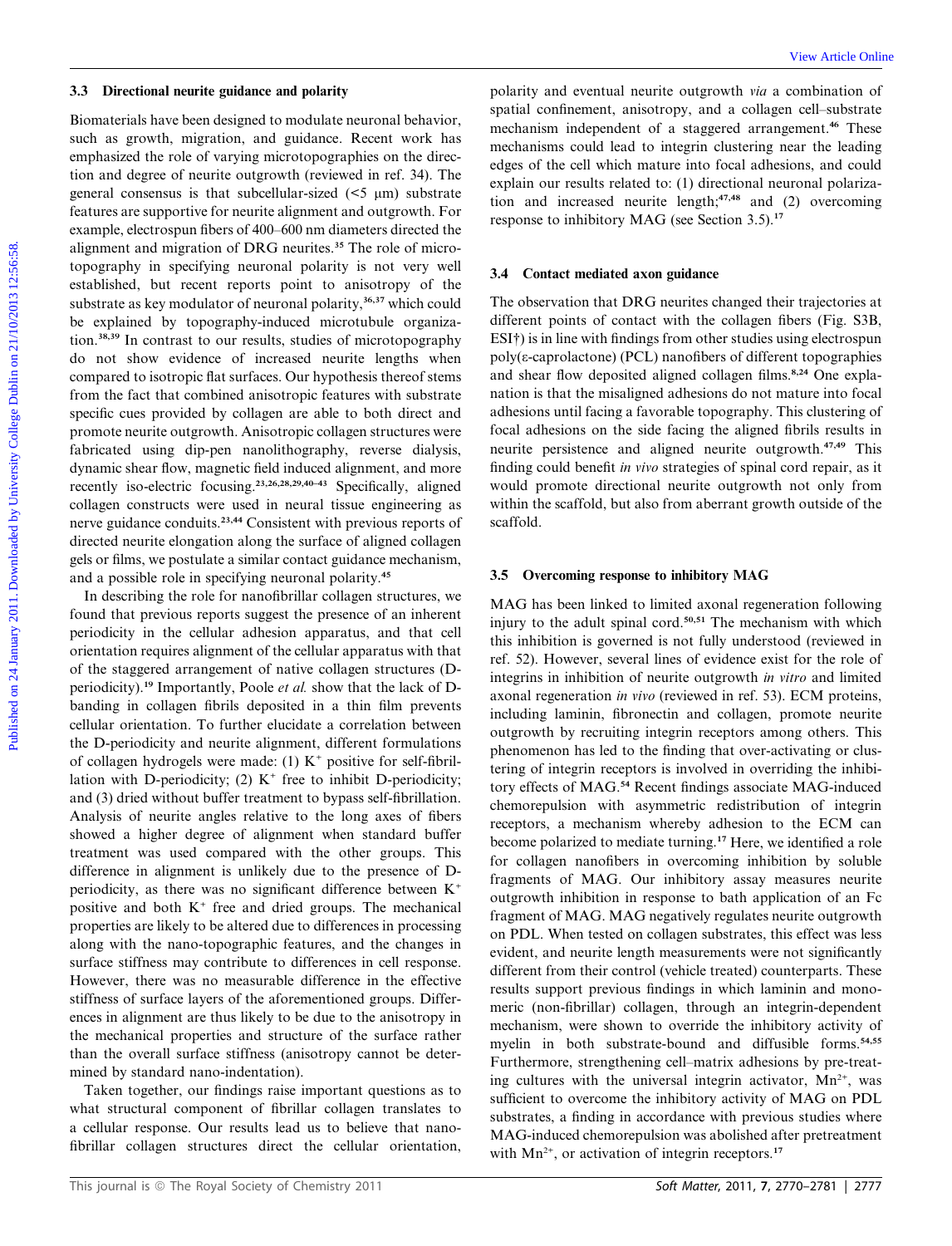# 4 Conclusions

In summary, the effect of aligned collagen fibers on the directional orientation, guidance, and outgrowth of neurite processes was studied using iso-electric focusing to induce the migration and conformational alignment of collagen monomers into long ordered and highly aligned fibrils of a hierarchical nature. The iso-electrically aligned hydrogels as substrates proved supportive of unidirectional polarization and neurite outgrowth, even in the absence of post-processing buffer treatments. In addition, evidence was provided to a role for aligned collagen hydrogels in overcoming neurite inhibitory activity by myelin-associated glycoprotein, possibly through a contact guidance mechanism that could be attributed to anisotropy of surface alignment, and/ or to a collagen-specific substrate-dependent mechanism. Given the reproducibility, ease of use, and biological relevance of the above approach, these iso-electrically aligned collagen structures appear to be likely candidates for use within nerve guidance conduits for the treatment of spinal cord injury. **Forming the summary and Conclusions**<br> **Forming the summary and the summary and the summary and the summary and the summary and the summary and the summary and the summary and the summary and the summary and the summary a** 

# 5 Experimental

All materials and reagents used in this study were purchased from Sigma Aldrich Ireland Ltd. (Dublin, Ireland) unless otherwise stated. The following type I collagen preparations were used throughout the study: purified porcine dermal atelocollagen (Symatese Biomateriaux, France), and acid soluble rat-tail tendon collagen (BD Biosciences, UK).

### 5.1 Iso-electric focusing

Dialyzed type-I collagen from two different sources was used as the electrolyte for the electrochemical process. The dialysis  $(M_{\text{w cut off}} = 3.5 \text{ kDa})$  was carried out against acetic acid (20 nm) in ultrapure water (18.2 M $\Omega$  cm) at 4 °C for 48 hours to remove salts. Three different concentrations of the collagen solution were tested: 1 mg mL<sup>-1</sup>, 2 mg mL<sup>-1</sup>, and 3.7 mg mL<sup>-1</sup>. The pH of the dialyzed collagen solutions was measured to be in the range of 4.0–6.5. The process of iso-electric focusing of collagen monomers into bands of densely packed collagen fibrils is adapted from a method previously described.<sup>26</sup> Briefly, a hydrophobic surface (PTFE) was used as substrate for the electrochemical cell. Stainless steel electrodes (0.25 mm diameter, Advent, UK) were placed parallel to each other and at varying distances (2, 4, and 6 mm), and the electrodes were connected to a DC voltage power source. The collagen solution  $(100 \mu L)$  was pipetted into the gap between the electrodes (see Fig. 1A for a schematic of this process). The initial voltage supply was set at 3 V, which resulted in a current of  $\sim$ 25 µA and a voltage of  $\sim$ 3 V across the collagen solution as measured by a multimeter. After 30–60 minutes, and visual observation of a dense band near the cathode, the power source was interrupted, and the bundle was lifted carefully with a pair of tweezers. This freshly aligned collagen band was incubated in fiber formation buffer (FFB) made of polyethylene glycol (PEG) (118 mm),  $M_w = 8000$  at pH 7.5 and 37 °C for 30 minutes prior to incubation in  $1 \times PBS$  (0.01 M) overnight.<sup>30</sup> The average diameter of the resulting collagen hydrogel was 0.2–0.4 mm, and was inversely related to the duration of current application.

To determine the effect of processing parameters  $(e.g.,)$ collagen fibrillation conditions and hydration) on cell orientation and collagen band stiffness, other buffer treatments were used instead of FFB and without  $1 \times$  PBS. These groups include: (1) a  $K^+$  containing buffer (200 mm KCl, 50 mm Tris–HCl, pH 7.5); and (2) a K<sup>+</sup>-free buffer (200 mm NaCl, 50 mm Tris-HCl, pH 7.5). For a further subset of experiments, freshly aligned collagen hydrogels were used immediately after iso-electric focusing without further buffer incubations and allowed to dry at room temperature in semi-humid conditions (referred to as dried fibers).

Air-dried collagen films or randomly oriented collagen hydrogels were used as controls. The method for preparing the latter involved layering a buffer solution (FFB) containing 2 mg  $mL^{-1}$  collagen on a PTFE surface, and allowing it to gel at 37 °C for 3 hours in a humid chamber. The hydrogels were further incubated in  $1 \times$  PBS overnight.

## 5.2 Polarized optical microscopy

The orientation of the resulting collagen band was monitored and verified by a polarized optical microscope (Olympus BX51, Mason Technologies, Dublin, Ireland), using a first order wavelength gypsum plate (U-TP530) and a polarizer attachment (U-POT).

# 5.3 Scanning electron microscopy (SEM) and transmission electron microscopy (TEM)

Collagen samples were prepared using a procedure similar to that developed by Raub et al. for SEM and TEM imaging of collagen gels.<sup>56</sup> Prior to drying, samples were fixed in 4% paraformaldehyde in  $1 \times$  PBS for 30 minutes at room temperature and rinsed three times in  $1 \times$  PBS. For SEM analysis, the samples were post-fixed in 1% osmium tetroxide for 60 minutes at room temperature. The fixed hydrogels were dehydrated in a graded ddH2O/ethanol series: 30%, 50%, 70%, 90%, and two 100% ethanol washes for 10 min each. Following the  $ddH_2O/ethanol$ washes, the hydrogels were washed with a graded ethanol/hexamethyldisilazane (HMDS) series: 33%, 50%, 66%, and 100% HMDS washes for 15 min each. The dried samples were mounted on SEM sample stages using carbon tape, and sputter coated before analysis with the scanning electron microscope (Hitachi scanning electron microscope S-4700, Hitachi-Hisco Europe GmbH, Berkshire, UK). For TEM analysis, the samples were post-fixed in 2% osmium tetroxide for 1 h, rinsed in cacodylate buffer, dehydrated in graded alcohol (30–100%) and rinsed in propylene oxide. Samples were then infiltrated with agar low viscosity resin (Agar Scientific Ltd., Essex, UK) for 3 days at 60 C. Sections, 90 nm in thickness, were cut using an ultramicrotome (Leica EM UC6 Ultramicrotome, Leica Microsystems GmbH, Wein, Austria) and stained with uranyl acetate and phosphotungstic acid. Micrographs were captured at magnifications ranging from  $30\,000\times$  to  $100\,000\times$  (Hitachi H7500 TEM, Hitachi Scientific Instruments Ltd.).

### 5.4 Atomic force microscopy (AFM)

To characterize the nanotopography of the collagen hydrogel surfaces in a hydrated state, an Agilent 5500 atomic force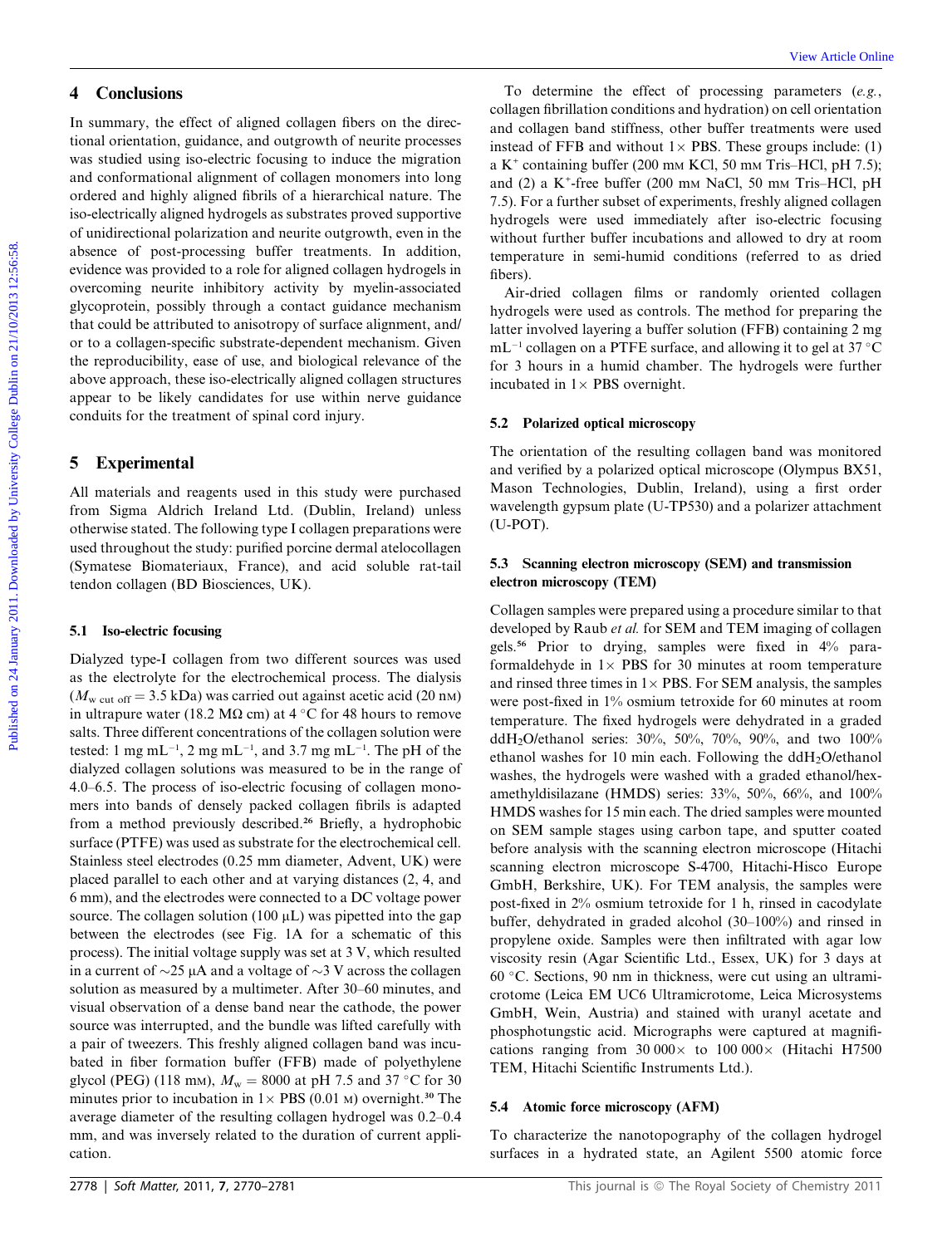microscope (AFM, Agilent, Palo Alto, CA) equipped with a silicon nitride cantilever (DNP, Veeco) with nominal spring constant of 0.06 N m<sup>-1</sup> and tip radius ( $\sim$ 20 nm) was utilized in contact mode. The samples were scanned at 1 Hz over a  $5 \times 5 \,\mathrm{\upmu m}$ area (512  $\times$  512 pixels). In its fully hydrated state, the nanofibrous surface being scanned was  $>100 \mu m$  from the glass surface, thus it was extremely deformable and able to move laterally during scanning causing excessive streaking. Thus, to obtain high quality images, samples were stored non-submerged for a minimum of 24 hours at  $4^{\circ}$ C in a 100% humidity chamber which partially dehydrated the sample; however, all samples were scanned fully submerged in PBS at room temperature. The periodicity of the banding pattern observed was quantified by image analysis (ImageJ).

The stiffness of the surface of hydrogels treated with  $K^+$  and K+ -free buffers and the dried hydrogels was determined by microindentation using an Asylum MFP-3D AFM (Asylum Research, Santa Barbara, CA) mounted on an inverted optical microscope Olympus IX71 and equipped with a borosilicate glass sphere-tipped silicon nitride cantilever (Novascan, IO) with a diameter of 5  $\mu$ m and a nominal spring constant of  $\sim$ 0.06 N m<sup>-1</sup>. The cantilever spring constant was calibrated using the thermal fluctuation method included in the AFM software. To limit movement of the material, bands were created directly on silanized coverslips. The samples were submerged in their respective buffers  $(K^+)$  positive and  $K^+$  free) and tested at room temperature. Dried collagen bands were rehydrated in PBS for 2 hours. Force–volume mode was used to obtain 36 independent force–indentation curves over a 30  $\times$  30 µm area (*i.e.*, a 6  $\times$  6 sample grid with 5  $\mu$ m spacing between measurement locations). Indentation limited to 5 nN resulting in an indentation depth of approximately 500 nm; data were taken at 0.5 Hz with a 5  $\mu$ m withdraw resulting in a rate of 5  $\mu$ m s<sup>-1</sup>. Minimal adhesion and hysteresis were observed in the approach and retraction curves (although observed in some locations). The effective Young's modulus at each point was calculated by fitting the approach curves to a Hertz sphere model (assuming a Poisson ratio of 0.2) with the understanding that Hertzian mechanics is only applicable for the linear behavior we observe at small strain. The 36 values were averaged to obtain the best estimate for the given area on the collagen hydrogel. Point-to-point variation in stiffness within a scanning grid was generally 15% (5–30% range), whereas repeated indentation of the same point (36 force– indentation curves) yielded virtually identical stiffness measurements (3% CV). A minimum of three locations on two collagen bands of each type was analyzed. matercone (AFM, Agilent, Palo Albox CA) contigred with 50 ap.nl.<sup>21</sup> NGF (2.5 s monoc Albomco Laboratories, Irrad in the collection of the Symbol Albomco Collection (Fig. 10.11 and the collection of the Symbol Albomco Coll

# 5.5 PC12 cultures

Rat pheochromocytoma (PC12) cells were obtained from the European Collection of Cell Culture (ECACC). To study neurite growth of PC12 cells on collagen constructs, PC12 cells were seeded at a density of 15 000 cells  $cm^{-2}$  for aligned fibers, or mixed with a pre-gelation collagen solution at a density of 15 000 per 100  $\mu$ L, which was allowed to gel *in situ* at 37 °C as previously described.<sup>57</sup> The cells were grown overnight in full medium [Dulbecco's modified Eagle's medium (DMEM), 10% horse serum, and 5% fetal bovine serum]. From day 2, the medium was replaced with DMEM with 1% horse serum supplement and

50 ng m $L^{-1}$  NGF (2.5 s mouse; Alomone Laboratories, Israel) and replaced every 2 days for 8 days.

## 5.6 SEM of PC12 cell-seeded collagen scaffolds

PC12 were seeded on collagen scaffolds (gels and fibers) as described above and grown in differentiating medium for 2 days. Following fixation, the samples were prepared for SEM analysis and imaged as described above.

#### 5.7 DRG explants

Embryonic Dorsal Root Ganglia (DRGs) were dissected from E15 rat embryos as previously described.<sup>20</sup> Neonatal DRGs were dissected from P9 rat pups according to procedures described elsewhere.<sup>58</sup> Three DRGs were plated onto each fibrous bundle, or collagen film coated coverslips. The cultures were maintained in complete medium including Neurobasal supplemented with B27, L-glutamine (4 mm; Invitrogen, Ireland), and NGF (10 ng  $mL^{-1}$ ). The experiments were continued for up to 3 days.

#### 5.8 Immunocytochemistry

The cells were prepared for immunocytochemical analysis by first fixing in 4% paraformaldehyde in  $1 \times PBS$  for 20 minutes at room temperature. When cells were grown on collagen fibers, the fixative included 0.1% glutaraldehyde and the fixation time was extended to 40 minutes. The fixative was discarded and the samples were washed 3 times with  $1 \times$  PBS. After permeabilization with 1% Triton-X in  $1 \times$  PBS, the samples were incubated in blocking buffer (2% BSA, 0.2% Triton-X) for 1 hour. To determine neuronal morphology, a neuronal specific bIII tubulin monoclonal antibody (Tuj1; Abcam, UK) was used at 1 : 500 dilution in blocking buffer. Following overnight incubation in the primary antibody, Alexa Fluor 546 donkey anti-mouse secondary antibody (Invitrogen, Ireland) was used for 1 hour. The samples were mounted using Vectashield mounting medium (Labkem, Ireland), and stored at  $4 \degree C$  for image analysis. Imaging was done using an upright fluorescent microscope (Olympus BX51, Mason Technologies, Dublin, Ireland), or an inverted epifluorescent microscope (Olympus IX81, Mason Technologies, Dublin, Ireland).

#### 5.9 Analysis of fibril and neurite orientation

2D FFT analysis was chosen as a quantitative measure of alignment of collagen fibrils and subsequent neurite outgrowth. This analysis converts optical information into a frequency distribution. This distribution could then be used to measure pixel intensity across  $360^\circ$ , and indicate the relative distribution of the area of interest along angles of acquisition.<sup>31</sup> For this analysis, uncompressed images (SEM for fibers, and fluorescent images for DRG explants) were used to preserve quality, and were cropped accordingly, despeckled when necessary, and analyzed with the FFT function of ImageJ (v1.42, NIH). The Oval Profile plugin (William O'Connell) was used to calculate radial summation, and the values normalized and plotted as the normalized FFT value vs. the angle of acquisition. For analysis of neurite alignment of dissociated PC12 cells, images of fixed, phalloidin stained cells were acquired, and the neurite vertices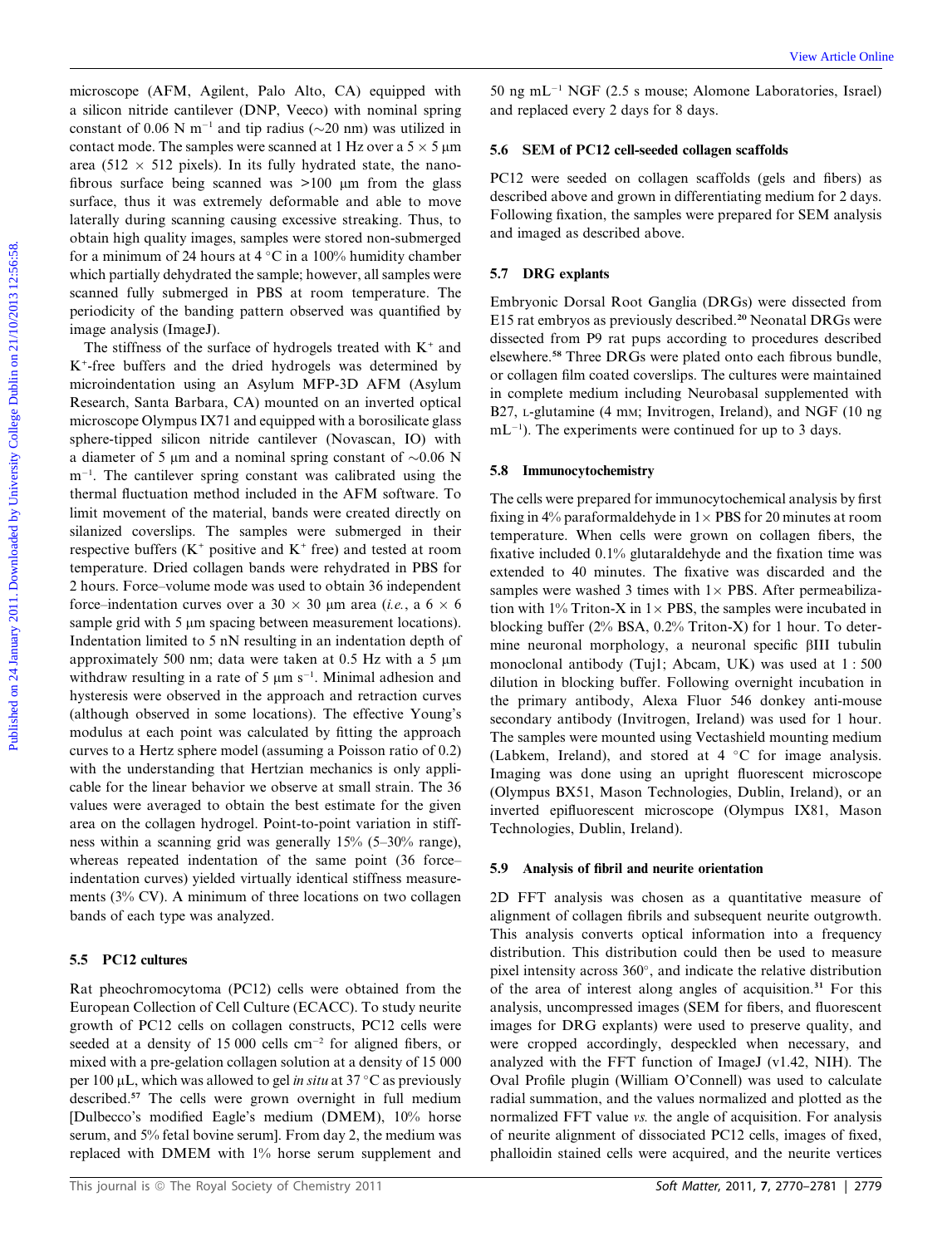traced using the ImageJ plugin NeuronJ.<sup>59</sup> The vectors were then noted, and the slope and angles calculated and plotted in a histogram relative to the long axis of the fibers. For cells seeded on random collagen gels, the angles were calculated relative to an arbitrary axis.

#### 5.10 Analysis of neurite outgrowth

Neurite outgrowth from DRG explants, and differentiated PC12 cells were determined from composite images stained with bIII tubulin. When necessary, images were merged using ImageJ (MosaicJ, Philippe Thévenaz), and individual neurites were traced manually using NeuronJ.

#### 5.11 MAG-Fc neurite inhibitory assay

For MAG-induced neurite inhibitory assay, neonatal DRG cells (P9) were seeded on glass coverslips coated with either PDL (100  $\mu$ g mL<sup>-1</sup>), or with random collagen hydrogels or aligned collagen fibers. The cells were left to adhere overnight in full culture medium, and were maintained with medium changes every 2 days. At 3 DIV, MAG-Fc  $(25 \mu g \text{ mL}^{-1})$  or vehicle (BSA,  $1 \text{ mg } \text{mL}^{-1}$ ) was added to the culture medium, and the cultures were kept overnight. For experiments involving  $Mn^{2+}$ , cultures were pretreated with 500  $\mu$ M MnCl<sub>2</sub> before addition of MAG-Fc or vehicle. Following fixation, the cells were stained as above for neuronal specific bIII tubulin, and imaged. The neurite lengths were measured by tracing neurites manually using NeuronJ. The college publish Neurol (PThe vectors were then  $\sim$  MA January R. R. Chen, J. The anti-R. Neuron and the share and the share and the best college Dublin on 2012. The state of the state of the state of the state of the

# 5.12 Statistical analysis

All statistical analyses were performed using Graphpad Prism Version 5.0b (GraphPad Software, Inc.). Data with a normal distribution (D'Agostino and Pearson omnibus normality test) were assessed using a Kruskal–Wallis one-way ANOVA with Dunn's multiple comparisons. Where a normal distribution was not shown, the non-parametric Mann–Whitney U-test was used, comparing experimental groups to the appropriate control.

### Acknowledgements

The authors would like to thank the Nanoscale Function Group of Suzi Jarvis for their contribution with AFM imaging, Eric Laczano for assistance with experiments and analysis involving DRG explants, Eleanor Donnelly for assistance with DRG cultures, Pierce Lalor (Anatomy, NUI Galway) for technical assistance and TEM imaging, Prof. Michael Ragunath (National University of Singapore) for discussions about the manuscript, and members of the NFB for continual support. This material is based upon works supported by the Science Foundation Ireland under Grant no. 07/SRC/B1163.

# References

- 1 M. T. Fitch and J. Silver, Exp. Neurol., 2008, 209, 294–301.
- 2 S. Ramon y Cajal, Degeneration and Regeneration of the Nervous System, Oxford University Press, London, 1928.
- 3 G. Yiu and Z. He, Nat. Rev. Neurosci., 2006, 7, 617–627.
- 4 S. Thuret, L. D. Moon and F. H. Gage, Nat. Rev. Neurosci., 2006, 7, 628–643.
- 5 N. N. Madigan, S. McMahon, T. O'Brien, M. J. Yaszemski and A. J. Windebank, Respir. Physiol. Neurobiol., 2009, 169, 183–199.
- 6 M. J. Mahoney, R. R. Chen, J. Tan and W. M. Saltzman, Biomaterials, 2005, 26, 771–778.
- 7 F. Johansson, P. Carlberg, N. Danielsen, L. Montelius and M. Kanje, Biomaterials, 2006, 27, 1251–1258.
- 8 J. Xie, M. R. MacEwan, X. Li, S. E. Sakiyama-Elbert and Y. Xia, ACS Nano, 2009, 3, 1151–1159.
- 9 N. Gomez, Y. Lu, S. Chen and C. E. Schmidt, Biomaterials, 2007, 28, 271–284.
- 10 S. Patel, K. Kurpinski, R. Quigley, H. Gao, B. S. Hsiao, M. M. Poo and S. Li, Nano Lett., 2007, 7, 2122–2128.
- 11 S. Y. Chew, R. Mi, A. Hoke and K. W. Leong, Adv. Funct. Mater., 2007, 17, 1288–1296.
- 12 V. M. Tysseling-Mattiace, V. Sahni, K. L. Niece, D. Birch, C. Czeisler, M. G. Fehlings, S. I. Stupp and J. A. Kessler, J. Neurosci., 2008, 28, 3814–3823.
- 13 A. Mata, L. Hsu, R. Capito, C. Aparicio, K. Henrikson and S. I. Stupp, Soft Matter, 2009, 5, 1228–1236.
- 14 D. C. Turner, L. A. Flier and S. Carbonetto, J. Neurosci., 1989, 9, 3287–3296.
- 15 K. J. Tomaselli, C. H. Damsky and L. F. Reichardt, J. Cell Biol., 1987, 105, 2347–2358.
- 16 C. G. Knight, L. F. Morton, A. R. Peachey, D. S. Tuckwell, R. W. Farndale and M. J. Barnes, J. Biol. Chem., 2000, 275, 35–40.
- 17 J. H. Hines, M. Abu-Rub and J. R. Henley, Nat. Neurosci., 2010, 13, 829–837.
- 18 J. Jokinen, E. Dadu, P. Nykvist, J. Kapyla, D. J. White, J. Ivaska, P. Vehvilainen, H. Reunanen, H. Larjava, L. Hakkinen and J. Heino, J. Biol. Chem., 2004, 279, 31956–31963.
- 19 K. Poole, K. Khairy, J. Friedrichs, C. Franz, D. A. Cisneros, J. Howard and D. Mueller, J. Mol. Biol., 2005, 349, 380–386.
- 20 D. A. Cisneros, C. Hung, C. M. Franz and D. J. Muller, J. Struct. Biol., 2006, 154, 232–245.
- 21 M. M. Stevens and J. H. George, Science, 2005, 310, 1135–1138.
- 22 B. Bondar, S. Fuchs, A. Motta, C. Migliaresi and C. J. Kirkpatrick, Biomaterials, 2008, 29, 561–572.
- 23 D. Ceballos, X. Navarro, N. Dubey, G. Wendelschafer-Crabb, W. R. Kennedy and R. T. Tranquillo, Exp. Neurol., 1999, 158, 290– 300.
- 24 B. Lanfer, A. Hermann, M. Kirsch, U. Freudenberg, U. Reuner, C. Werner and A. Storch, Tissue Eng., Part A, 2010, 16, 1103– 1113.
- 25 D. I. Zeugolis, S. T. Khew, E. S. Yew, A. K. Ekaputra, Y. W. Tong, L. Y. Yung, D. W. Hutmacher, C. Sheppard and M. Raghunath, Biomaterials, 2008, 29, 2293–2305.
- 26 X. Cheng, U. A. Gurkan, C. J. Dehen, M. P. Tate, H. W. Hillhouse, G. J. Simpson and O. Akkus, Biomaterials, 2008, 29, 3278–3288.
- 27 M. R. Kumar, E. F. S. Merschrod and K. M. Poduska, Biomacromolecules, 2009, 10, 1970–1975.
- 28 H. R. Baker, E. F. S. Merschrod and K. M. Poduska, Langmuir, 2008, 24, 2970–2972.
- 29 D. P. Knight, L. Nash, X. W. Hu, J. Haffegee and M. W. Ho, J. Biomed. Mater. Res., 1998, 41, 185–191.
- 30 D. I. Zeugolis, R. G. Paul and G. Attenburrow, J. Biomed. Mater. Res., Part B, 2008, 85, 343–352.
- 31 C. E. Ayres, B. S. Jha, H. Meredith, J. R. Bowman, G. L. Bowlin, S. C. Henderson and D. G. Simpson, J. Biomater. Sci., Polym. Ed., 2008, 19, 603–621.
- 32 H. J. Gamble and R. A. Eames, J. Anat., 1964, 98, 655–663.
- 33 M. Kumar, S. Merschrod and K. Poduska, Biomacromolecules, 2009, 10, 1970–1975.
- 34 D. Hoffman-Kim, J. A. Mitchel and R. V. Bellamkonda, Annu. Rev. Biomed. Eng., 2010, 12, 203–231.
- 35 Y. T. Kim, V. K. Haftel, S. Kumar and R. V. Bellamkonda, Biomaterials, 2008, 29, 3117–3127.
- 36 A. Ferrari, M. Cecchini, R. Degl Innocenti and F. Beltram, IEEE Trans. Biomed. Eng., 2009, 56, 2692–2696.
- 37 J. Y. Lee, C. A. Bashur, N. Gomez, A. S. Goldstein and C. E. Schmidt, J. Biomed. Mater. Res., Part A, 2010, 92, 1398–1406.
- 38 J. V. Small, B. Geiger, I. Kaverina and A. Bershadsky, Nat. Rev. Mol. Cell Biol., 2002, 3, 957–964.
- 39 S. Gomis-Ruth, C. J. Wierenga and F. Bradke, Curr. Biol., 2008, 18, 992–1000.
- 40 D. L. Wilson, R. Martin, S. Hong, M. Cronin-Golomb, C. A. Mirkin and D. L. Kaplan, Proc. Natl. Acad. Sci. U. S. A., 2001, 98, 13660– 13664.